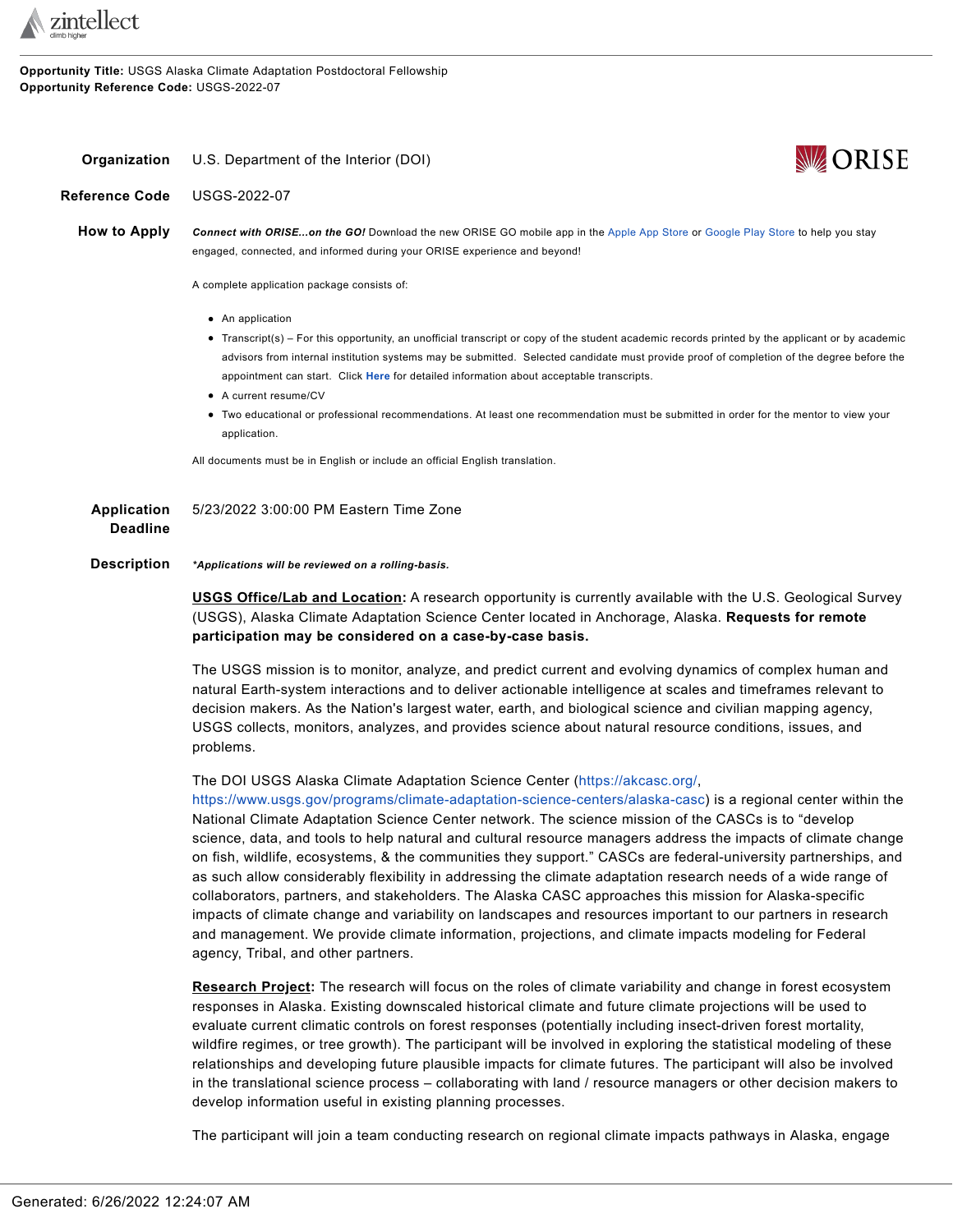

**Opportunity Title:** USGS Alaska Climate Adaptation Postdoctoral Fellowship **Opportunity Reference Code:** USGS-2022-07

> with federal and non-federal decision makers and researchers, and gain valuable experience being a part of a partnership-driven program within a federal science agency. Collaborative, use-inspired research is a core component of the AK CASC, and this opportunity will leverage existing partnerships and established needs for climate impacts information on climate-driven forest responses and related hydrologic changes. Results of this research will fill important gaps in understanding of climate-driven disturbance in southeast and southcentral Alaska.

The participant will act as part of a research team consisting of both federal and university researchers investigating these problems. This includes all aspects of translational science – engaging in dialogue with potential users of information, preparing and analyzing climate and forest datasets, developing and executing scientific analyses inspired by their potential use in decision making, and creating translation materials useful to partners as well as presenting and publishing those results with the team that develops them. Specific project assignments include:

- Participate in dialogues with management partners to assess research needs;
- Perform research and quantitative analysis of climate observations and model projections to evaluate climate impacts on forest processes and forest hydrology, especially those associated with disturbances;
- Perform analysis and synthesis of large volumes of point and gridded climate data to create value-added products, such as maps, data layers, and models;
- Partner with a collaborative, interdisciplinary team of experts to summarize data, design analysis methods, and develop products
- Prepare and deliver oral and written summaries syntheses, reports, documents, briefing materials, fact sheets, handouts, and/or summaries of climate science relevant to fish, wildlife, and habitat management partners

**Learning Objectives:** The participant will learn best practices for developing climate impacts scenarios and climate futures for users in resource management, climate adaptation planning, and vulnerability assessment. The participant will also observe and participate in dialogues with other scientists and managers that center on the development of use-inspired research, which is often (though by no means always) very different from research experiences encountered in graduate school. The participant will also learn the ways in which the diverse human and physical geographies of Alaska as well as the data limitations of conducting research in remote, high-latitude systems affect what is possible in the science and translational projects done here. This knowledge base creates a strong foundation for conducting research in other areas of the planet where similar conditions can be challenging.

**Mentor:** The mentor for this opportunity is Jeremy Littell [\(jlittell@usgs.gov\)](mailto:jlittell@usgs.gov). If you have questions about the nature of the research please contact the mentor.

**Anticipated Appointment Start Date: May 2022.** Start date is flexible and will depend on a variety of factors.

**Appointment Length:** The appointment will initially be for one year, but may be extended upon recommendation of USGS and is contingent on the availability of funds.

**Level of Participation:** The appointment is full-time (40 hours per week).

**Participant Stipend:** The participant will receive a monthly stipend commensurate with educational level and experience.

**Citizenship Requirements:** This opportunity is available to U.S. citizens only.

**ORISE Information:** This program, administered by ORAU through its contract with the U.S. Department of Energy (DOE) to manage the Oak Ridge Institute for Science and Education (ORISE), was established through an interagency agreement between DOE and USGS. Participants do not become employees of USGS, DOE or the program administrator, and there are no employment-related benefits. Proof of health insurance is required for participation in this program. Health insurance can be obtained through ORISE.